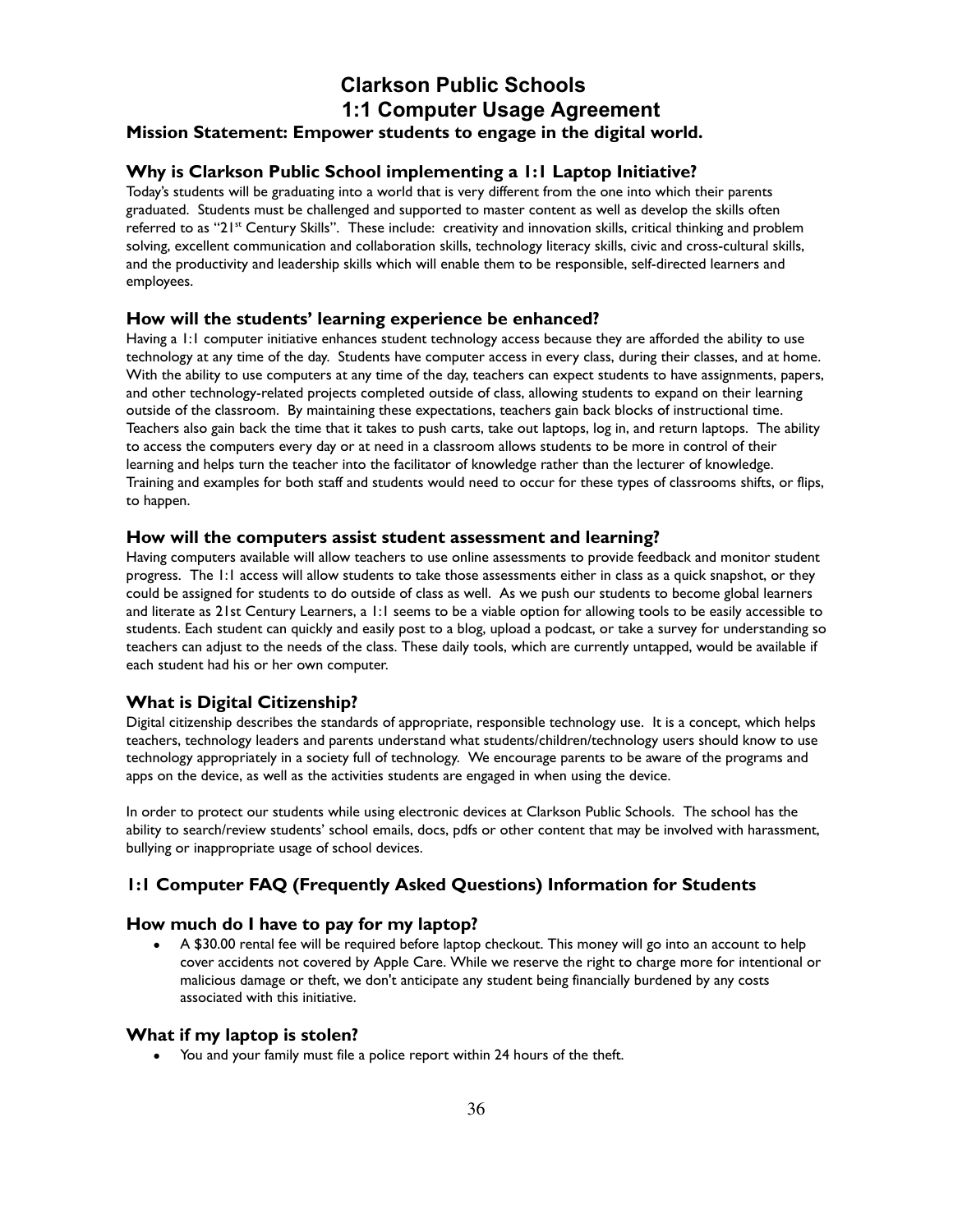# **Should I carry insurance on my laptop?**

• Some parents in other school districts take out insurance through their homeowner's policy.

#### **What happens if the laptop stops working?**

AppleCare is the name of Apple's Protection Plan and our lease includes this service for the entire 3 years. Most often laptops will have to be mailed in to AppleCare and should be returned to us in working condition or replaced within a week or two. Loaner laptops will be available for students while theirs is being repaired, and they will be able to access their files and documents from the server to use with the loaner laptop.

#### **Can we swap power cords?**

NO. Every power cord is labeled with the User Name that it belongs to. Students need to be responsible for their own equipment. At the end of the year, students will be responsible for returning the same laptop, and power cord that was checked out to them.

#### **Can I carry my MacBook in my own case or backpack?**

• NO. Students must carry their MacBook in the school-issued carrying case.

## **Can the students change the outward appearance of their laptop? (Adding decals, etc.)**

• No, only school/name label will be allowed on the laptop.

#### **How will the school know what we do on the MacBooks?**

• Apple Remote Desktop can be used to watch, block, send messages, etc., at any time you are on the local network. In addition, every MacBook has software installed, which takes a screen shot of your computer at various intervals. This will take place both at school and at home. An administrator can play these screen shots back at any time and your laptops are subject to random and routine checks. Teachers will have the ability to monitor students use of the computers throughout the day with a program called LANschool.

# **Major Infractions (Automatic loss of Laptop-Consequences will be determined on a case-by-case basis)**

- Anything illegal, including unpurchased music
- P2P file sharing of any sort
- Changing the configuration of the laptop, installing or removing software or hardware without consent
- Physically altering the MacBook or attempting self-repair
- **Cheating**
- Cyberbullying or harming others
- Recording (audio or video) others without their permission
- Using another person's password, login, or computer without consent/"hacking"
- Pornography

## **Where does a student go for technical support?**

- 1. Check with your classroom teacher
- 2. Send e-mail to tech support: **mmurren@clarkson.esu7.org**
- 3. See Mr. Murren if the first two can't or don't get it resolved.

- Mr. Murren will respond to the request within 24 hours during the school week and 48 hours over the weekend.

#### **What happens when I need help with my laptop at home or on the weekends?**

Students should refer to the school website, specifically the FAQ resource. Also, students can email tech support at: **mmurren@clarkson.esu7.org**. This will send a request to Mr. Murren.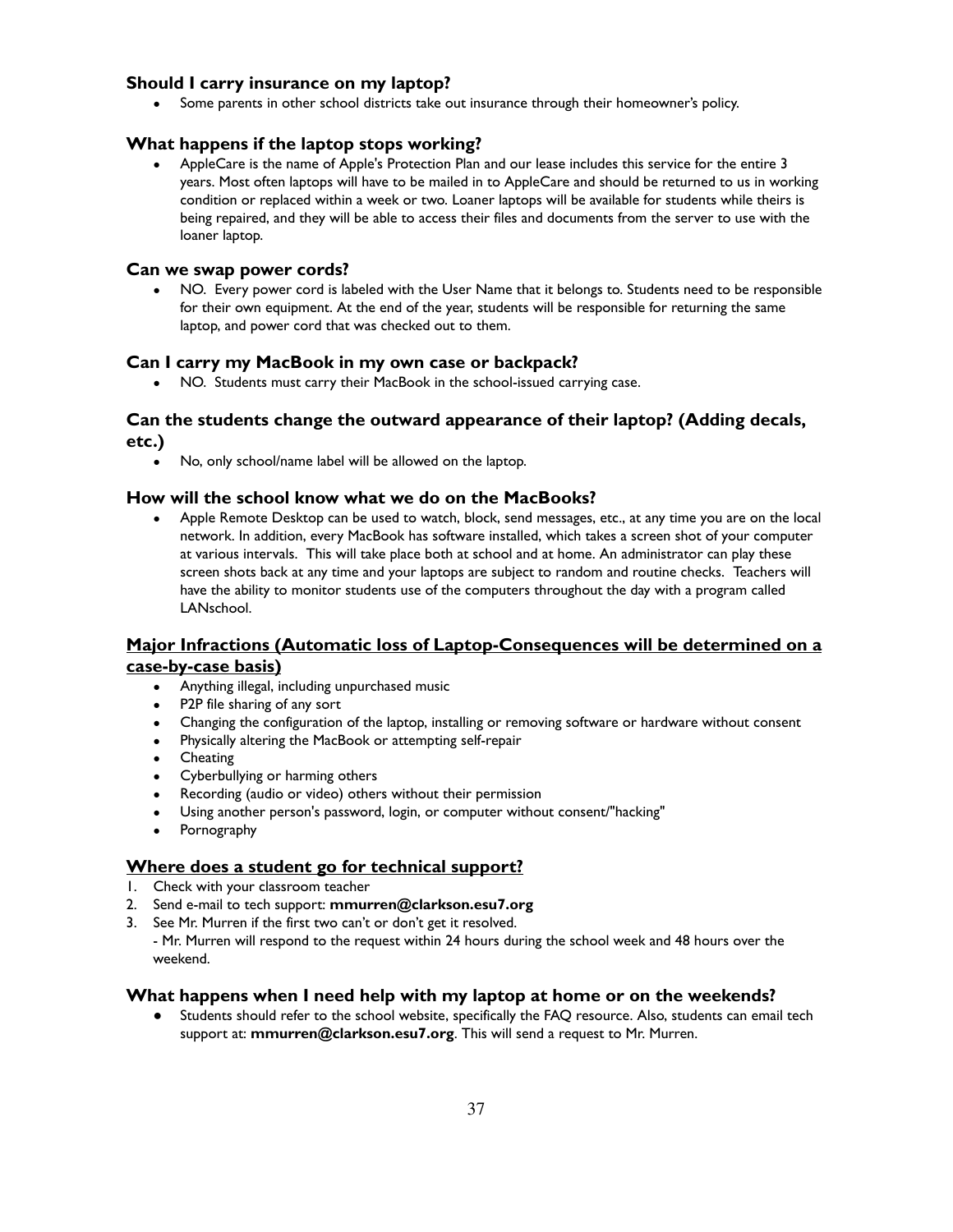#### **How do I deal with the power limitations of a laptop?**

Students should charge their laptop every night at home and always bring it to school fully charged. A fully charged battery should get at least 6 hours of use during the school day. Students will carry their power cords with them in their cases and, if needed, could plug into outlets and power strips to charge in any class.

#### **Can I listen to music and/or check my email while I am in class?**

This is a decision left up to the individual teacher. There is a time and a place for headphones as well as a time and place without them. Email should be used for academic-related purposes, and if abused, can be taken away on a student-by-student basis or a blanket policy change.

#### **How will we back up our laptops?**

● Laptop users will be able to save to their server/Google account or zip (flash) drives to backup data.

#### **What to do when my laptop is not in use…**

- In between classes? Put the laptop to sleep and carry in the school-issued carrying case.
- During PE, etc? Store laptops in the cases, LOCKED, in student lockers. (Not allowed in locker rooms).
	- $\circ$  Padlocks are available for a refundable rental fee of \$5 through CPS for the calendar year.

#### **Can we take our MacBooks out of town on school/personal trips?**

● Remember the focus of the initiative is on 24/7 learning. Being able to learn while traveling or outside of the school building is a prime goal. Remember that along with this privilege is a great responsibility. Students must responsibly protect and take care of their laptop even when a teacher is not present.

#### **Can everyone in my family use my laptop?**

● The students are ultimately responsible for their laptops; just like any school-issued item. Should another family member misuse the laptop, the student who is ISSUED the laptop will be held responsible.

## **Can we use our own personal MacBook (or any laptop) at school instead of the school-issued one?**

● No. At school all will need to use the school-issued computer. This will have the settings, access to the server, and programs needed by the student while at school. The student's personal computer may be used at home, of course.

#### **How will students be kept safe on the Internet?**

● CPS will ensure that Internet access is filtered at school AND at home. We filter to the Internet to remain in compliance with Federal Mandates to ensure safety of all students. This filter will report back to the school. Screen shots of computers (not with the camera) will be taken at various intervals at both home and at school. Administrators will have the ability to access these screen shots to monitor use.

#### **What if teachers suspect and/or notice abuse or misuse?**

● Abuse will be physically obvious...misuse will have to be verified with the administration and/or Apple Remote Desktop. Teachers should not hesitate to contact Mr. Lemburg or Mr. Murren if any problems are seen. Staff will not hesitate to take away student laptops, especially early on, to hopefully deter future misuse. The length or severity of the punishment will be dependent on the situation. A documentation process will be utilized so that repetitive offenses will be dealt with accordingly.

#### **Can I keep my school issued computer over summer break?**

● No. Computers will be turned in at the end of each school year.

#### **What if my family does not want to participate?**

● The laptop is a required tool for learning during the school day. If families do not wish to allow their child to participate, he/she will pick up his/her laptop in the morning and check it in at the end of the school day. Hopefully, over time, all will see the learning benefits that are possible with CPS 1:1 Laptop access and will consider participating.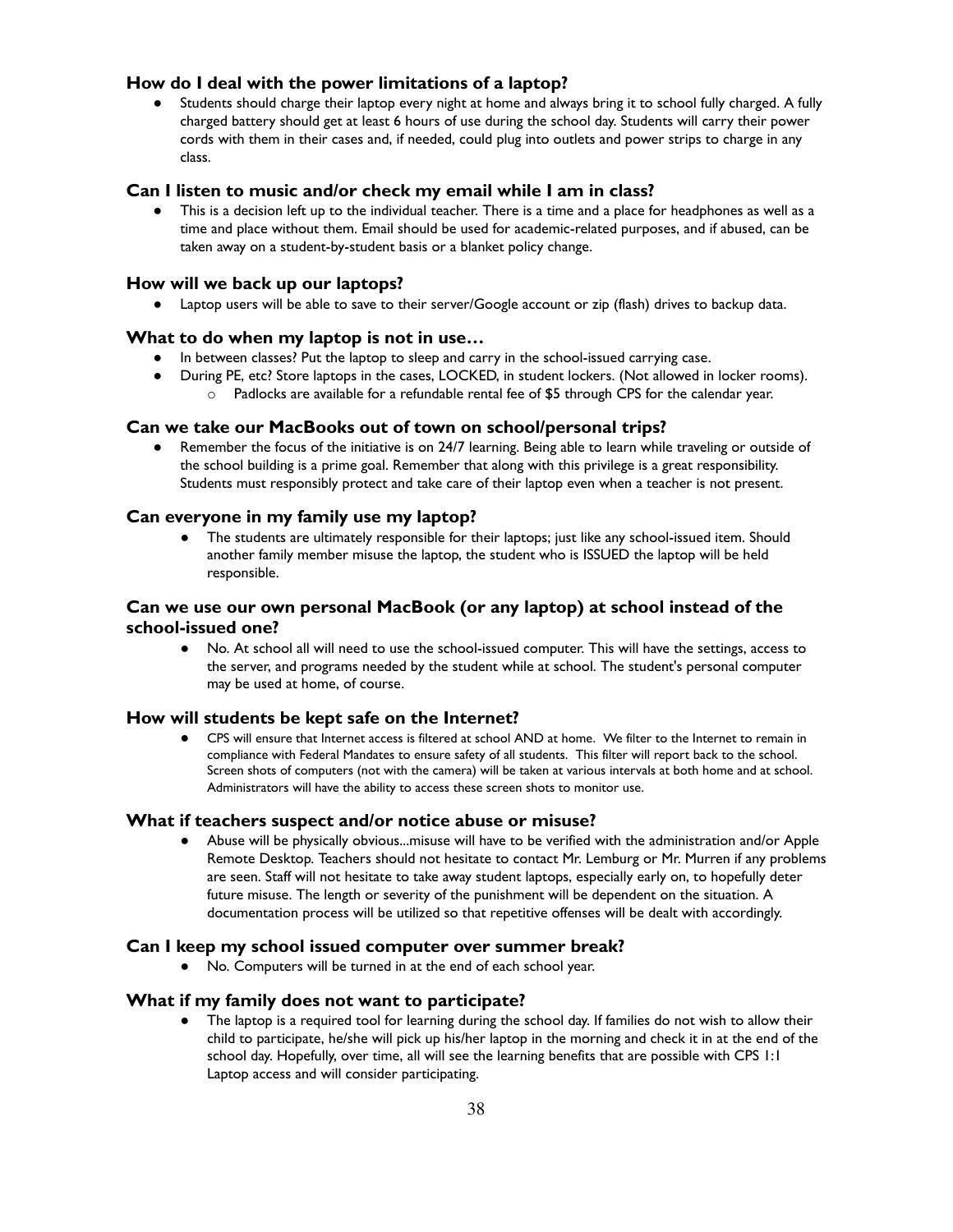#### **Parent Responsibilities**

**Your son/daughter has been issued a MacBook computer to improve and personalize his/her education this year. It is essential that the following guidelines are observed to ensure the safe, efficient, and ethical operation of**

# **this computer.**

•I will supervise my son's/daughter's use of the MacBook at home.

- I will discuss our family's values and expectations regarding the use of the Internet and email at home and will supervise my son's/ daughter's use of the Internet and email.
- I will not attempt to repair the MacBook, nor will I attempt to clean it with anything other than a soft, dry cloth.
- I will report to the school any problems with the MacBook.
- I will not load or delete any software from the MacBook.
- I will make sure my son/daughter recharges the MacBook battery nightly.
- I will make sure my son/daughter brings the MacBook to school every day.
- I agree to make sure that the MacBook is returned to the school when requested and upon my son's/daughter's withdrawal from Clarkson Public School.

#### **Student Responsibilities**

Your MacBook is an important learning tool and is for educational purposes only. In order to take your MacBook home each day, you must be willing to accept the following responsibilities.

• When using the MacBook at home, at school, and anywhere else I may take it, I will follow the policies of the Clarkson Public Schools especially the Acceptable Use Policy, located in the CPS Handbook—and abide by all local, state, and federal laws.

•I will treat the MacBook with care by not dropping it, getting it wet, leaving it outdoors, or using it with food or drink nearby.

•I will not lend the MacBook to anyone, not even my friends or siblings; it will stay in my possession at all times.

•I will not load any software onto the MacBook.

•I will not remove programs or files from the MacBook.

•I will honor my family's values when using the MacBook.

•I will not give personal information when using the MacBook.

•I will bring the MacBook to school every day. •I agree that e-mail (or any other computer communication) should be used only for appropriate, legitimate, and responsible communication.

•I will keep all accounts and passwords assigned to me secure, and will not share these with any other students.

•I will not attempt to clean or repair the MacBook.

•I will recharge the MacBook battery each night.

•I will return the MacBook when requested and upon my withdrawal from Clarkson Public School.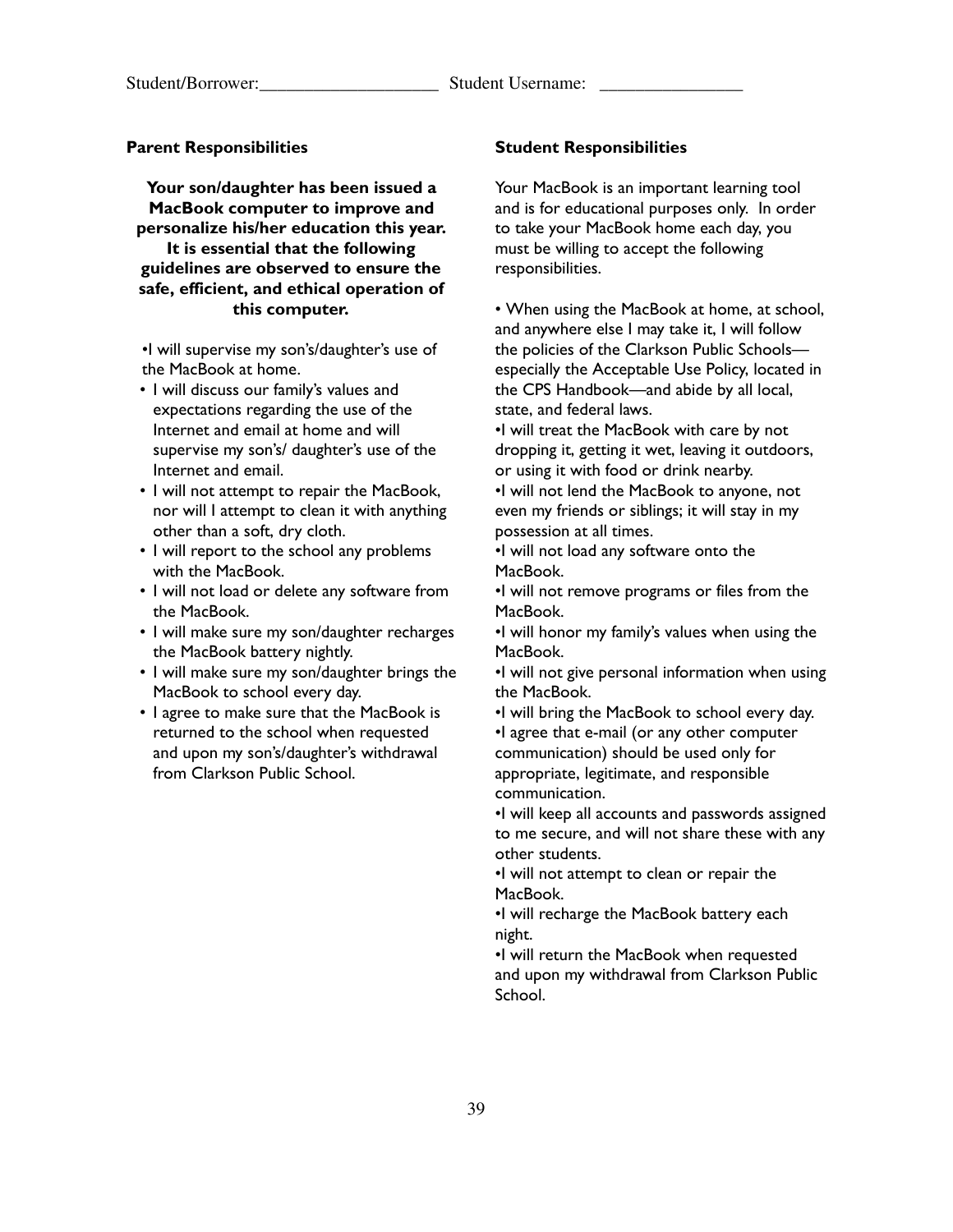# **Laptop user fee per year:**

| Ist child                                              | \$30                                  |  |
|--------------------------------------------------------|---------------------------------------|--|
| 2nd child                                              | \$20                                  |  |
| 3rd child                                              | \$10                                  |  |
| <b>Fines:</b>                                          | <b>Student/Family Responsibility:</b> |  |
| Laptop damages not covered by AppleCare, that          | Pay the entire cost of the damage     |  |
| require repair by CPS (cracked screens, liquid spills, | (repair/replacement)                  |  |
| etc.)                                                  |                                       |  |
| Missing/Damaged power cords                            | \$80.00 each                          |  |
| (A/C adapters)                                         |                                       |  |
| Lost/destroyed laptop case                             | \$35.00                               |  |
| (Your laptop case is like a textbook. If you deface,   |                                       |  |
| damage or destroy it, you will buy it.)                |                                       |  |

# **Daily Care and Use of your CPS MacBook**

## **Every School Day**

- Make sure MacBook is fully charged
- Put your charging cord in your bag
- Zip your computer in your bag
- Bring your bag to school!

## **In Between Classes**

- Close your lid! (Put it to sleep)
- Zip it up in bag!

## **Before you go home**

• Log out OR Power Down

# **When not using your laptop (P.E. or**

practice, etc.)

● **Lock** your laptop in your locker

# **Every night**

• Fully charge your laptop!

# **Once in awhile**

● Clean with soft cloth or pre-approved cleaning solution (NEVER spray any cleaning solution directly on laptop)

#### **Never**

- Leave MacBook in your car or garage overnight!
- Cram any additional objects in your laptop bag
- Remove your luggage tag name identification
- Use near or with liquids

# **Most common accidents to avoid**

- Dropping it
- Knocking it off a desk
- Spilling liquid on it
- Smashing into a wall
- Ball or heavy object landing on it
- Pencils or other sharp objects inside the bag damaging the screen
- Lost power cord